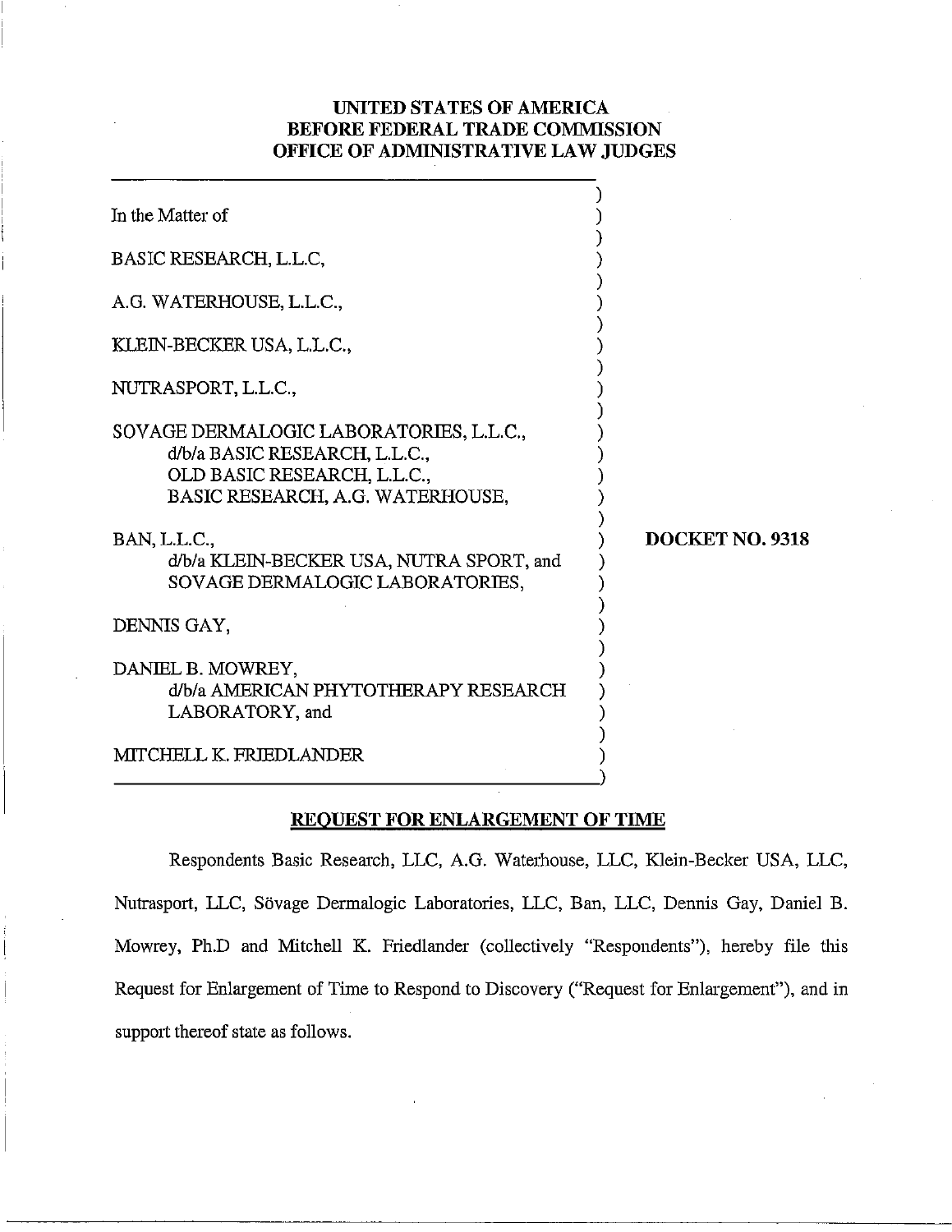#### **DOCKET NO. 9318**

**1.** On June 25, 2004, pursuant to Rule of Practice 3.37(a) and Rule of Practice 3.35, Complaint Counsel served its First Request for Production of Documentary Materials and Tangible Things ("First Document Requests") and First Set of Interrogatories ("First Interrogatories"), respectively.

2. Pursuant to these Rules, Respondents were given thirty (30) days to respond to the First Interrogatories and Complaint Counsel stipulated that responses to the First Document Requests would be due in twenty (20) days.

<sup>I</sup>3. Based on the nature and extent of the requested discovery, undersigned counsel contacted Complaint Counsel Laureen Kapin, Esq. to request a brief extension on behalf oi Respondents.

**4.** Complaint Counsel agreed to extend the deadlines to August 3, 2004 for the responses to the First Document Requests and August 12, 2004 for the responses to the First Interrogatories. Complaint Counsel later confirmed telephonically that this extension would also apply to all Respondents, including Mitchell K. Friedlander. On July 12, 2004, undersigned counsel sent a letter to Complaint Counsel confirming that the enlargement would apply to all Respondents in this action.

5. Pursuant to Rule of Practice 3.35, the Administrative Law Judge may allow shorter or longer time to respond to the Interrogatories. Similarly, under Rule of Practice 4.3, the Administrative Law Judge may extend any time limit prescribed or allowed by the Rules.

*6.* Accordingly, undersigned counsel, on behalf of all Respondents, respectfully request that the time to respond to the First Document Requests be enlarged up to and including August 3, 2004, and the time to respond to the First Interrogatories be enlarged up to and including August 12, 2004.

7. A proposed order is attached.

I

i

I

 $\overline{2}$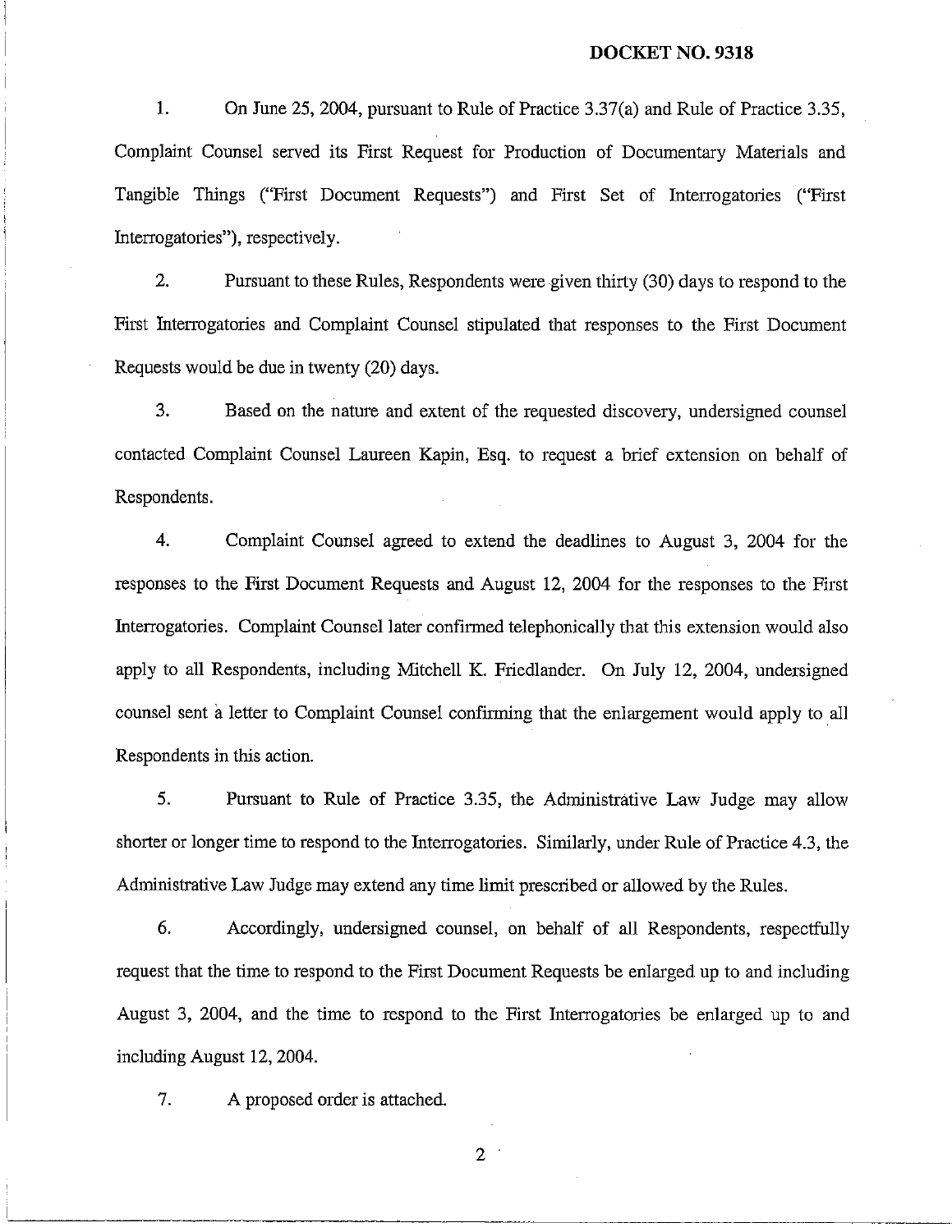Respectfully submitted:

Jeffrey D. Feldman Christopher P. Demetriades Gregory L. Hillyer FeldmanGale, P.A. Miami Center, 19<sup>th</sup> Floor 201 South Biscayne Blvd. Miami, Florida 3313 1 Tel: (305) 358-5001 Fax: (305) 358-3309

#### **CERTIFICATE** OF **SERVICE**

I HEREBY CERTIFY that a true and correct copy of the foregoing was provided to the following parties this  $16<sup>th</sup>$  day of July, 2004 as follows:

(1) The original and one (1) copy by Federal Express to Donald S. Clark, Secretary, Federal Trade Commission, Room H-159, 600 Pennsylvania Avenue, N.W., Washington, D.C., 20580;

(2) One (1) electronic copy via e-mail attachment in Adobe<sup>®</sup> ".pdf" format to the Secretary of the FTC at Secretary@ftc.gov;

(3) Two (2) copies by U.S. Postal Service to Administrative Law Judge D. Michael Chappell, Federal Trade Commission, Room H-106, 600 Pennsylvania Avenue N.W., Washington, D.C. 20580;

(4) One (1) copy via e-mail attachment in Adobe<sup>®</sup> ".pdf" format to Commission Complaint Counsel, Laureen Kapin, Joshua S. Millard, and Laura Schneider, all care of Ikapin@ftc.gov, with one (1) paper courtesy copy via U.S. Postal Service to Laureen Kapin, Bureau of Consumer Protection, Federal Trade Commission, Suite NJ-2122, 600 Pennsylvania Avenue, N.W., Washington, D.C., 20580;

(5) One (1) copy via U. S. Postal Service to Elaine Kolish, Associate Director in the Bureau of Consumer Protection, Federal Trade Commission, 600 Pennsylvania Avenue, N.W., Washington, D.C. 20580

(6) One (1) copy each via U.S. Postal Service, separately, to Basic Research, LLC, Klein-Becker, LLC, BAN, LLC, Dennis Gay, Mitchell K. Friedlander, and Daniel B. Mowrey, Ph.D., each clo the Compliance Department, Basic Research, LLC, 5742 West Harold Gatty Drive, Salt Lake City, Utah 84116.

3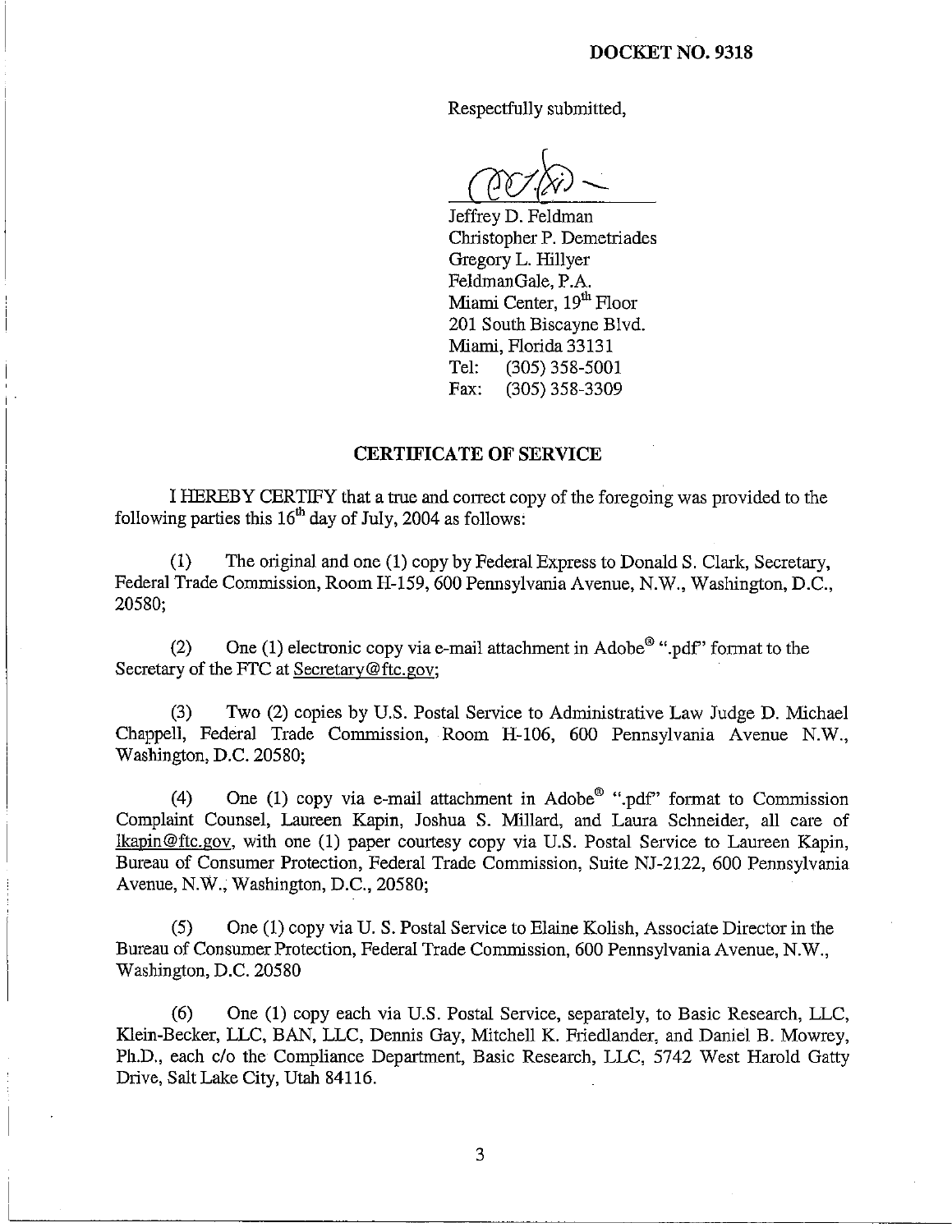### **DOCKET NO. 9318**

### **CERTIFICATION FOR ELECTRONIC FILING**

I HEREBY CERTIFY that the electronic version of the foregoing is a true and correct copy of the original document being filed this same day of July  $16^{\text{m}}$ , 2004 via Federal Express with the Office of the Secretary, Room H-159, Federal Trade Commission, 600 Pennsylvania Avenue, N.W., Washington, D.C. 20580.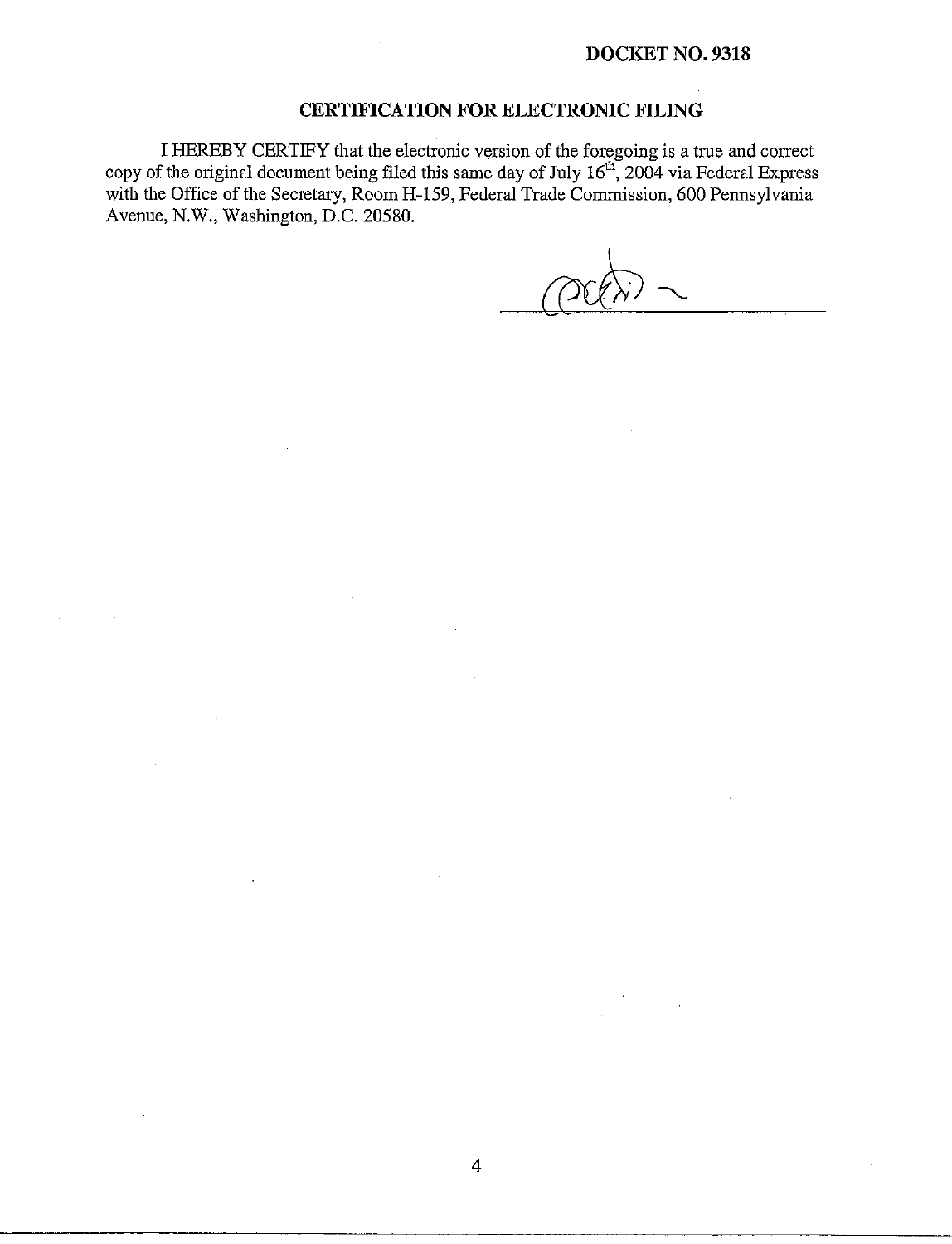# UNITED STATES OF AMERICA BEFORE FEDERAL TRADE COMMISSION OFFICE OF ADMINISTRATIVE LAW JUDGES

| In the Matter of                                                                                                                            |                 |
|---------------------------------------------------------------------------------------------------------------------------------------------|-----------------|
| BASIC RESEARCH, L.L.C,                                                                                                                      |                 |
| A.G. WATERHOUSE, L.L.C.,                                                                                                                    |                 |
| KLEIN-BECKER USA, L.L.C.,                                                                                                                   |                 |
| NUTRASPORT, L.L.C.,                                                                                                                         |                 |
| SOVAGE DERMALOGIC LABORATORIES, L.L.C.,<br>d/b/a BASIC RESEARCH, L.L.C.,<br>OLD BASIC RESEARCH, L.L.C.,<br>BASIC RESEARCH, A.G. WATERHOUSE, |                 |
| BAN, L.L.C.,<br>d/b/a KLEIN-BECKER USA, NUTRA SPORT, and<br>SOVAGE DERMALOGIC LABORATORIES,                                                 | DOCKET NO. 9318 |
| DENNIS GAY.                                                                                                                                 |                 |
| DANIEL B. MOWREY,<br>d/b/a AMERICAN PHYTOTHERAPY RESEARCH<br>LABORATORY, and                                                                |                 |
| <b>MITCHELL K. FRIEDLANDER</b>                                                                                                              |                 |

#### ORDER ON REQUEST FOR ENLARGEMENT OF TIME

THIS CAUSE came before the Administrative Law Judge for the Federal Trade Commission on Respondents' Request for Enlargement of Time ("Request for Enlargement") to respond to Complaint Counsel's First Request for Production of Documentary Materials and Tangible Things ("First Document Requests") and First Set of Interrogatories ("First Interrogatories"). Having carefully reviewed the Request for Enlargement and being otherwise fully advised in the premises, it is hereby